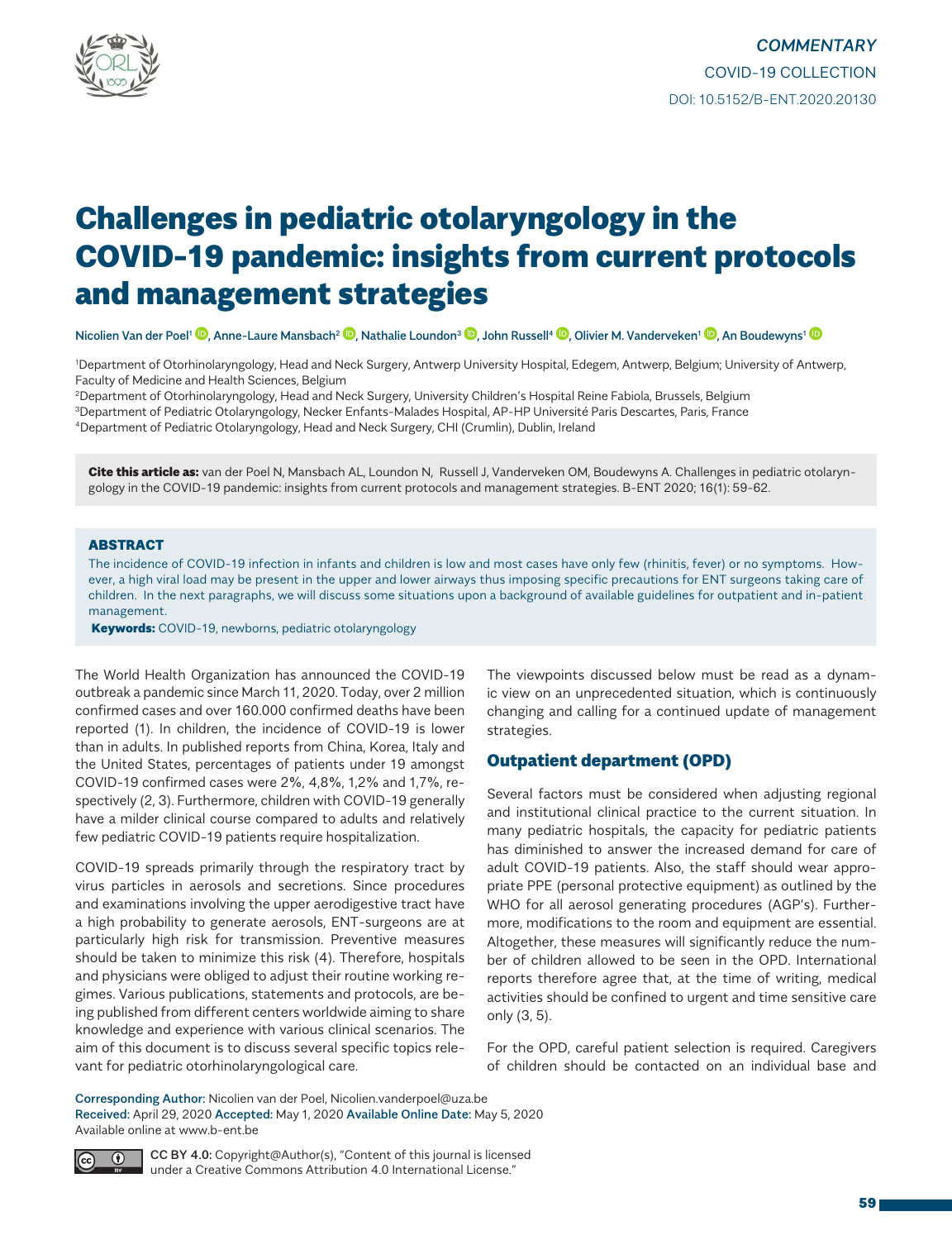screened to determine if it is necessary for the child to be examined in person or if the visit can be rescheduled. Only in case of urgent clinical issues or when physical examination is necessary (e.g. suspicion of an acute infection), the patients will come to the outpatient clinic. Some cases might be suitable for a telephone visit and managed in this way. A good example here is the follow-up of allergic rhinitis. By calling caregivers, the clinician has an opportunity to encourage contacting the department in case of urgent complaints or unclear diagnosis and to explain that ENT surgeons will always be available for the necessary care.

## Specific consideration applies to particular subgroups.

## *1. Newborns failing the neonatal hearing screening.*

Neonatal hearing screening is considered as preventive health care similar to childhood vaccinations. Depending on the local situation and taking into account regional differences, the authors believe it is preferable that these services continue despite the COVID-19 pandemic, except for newborns from suspected or COVID-19 positive mothers who will undergo the neonatal hearing screening once the mother has tested negative for COVID-19. This requires reorganization of the screening procedures in order to minimize infection risk. Newborns failing the neonatal screening, are referred to tertiary care reference centers for confirmatory hearing test. In Belgium, reference centers have expressed their commitment to continued care for neonates with permanent hearing loss in order to minimize the delay of hearing rehabilitation.

## *2. Children with sudden or progressive worsening inspiratory stridor and breathing difficulties.*

Children presenting with sudden onset or progressively worsening inspiratory stridor or signs of respiratory compromise should be seen in the Emergency Department in full PPE without delay. The attending physician will then estimate the severity of the condition based upon history and physical signs. Depending on the individual case and severity of respiratory compromise, airway endoscopy is preferentially avoided in the OPD or Emergency Department and scheduled under general

# Main Points:

- Examining and treating children with ENT problems involves a high risk of aerosol generation, and protective measurements should be taken accordingly.
- The COVID-19 pandemic has led to a reduced capacity for regular care of children with ENT problems, and careful patient selection is required. Urgent cases, as well as cases where delay can cause collateral damage, should be selected.
- Examples include newborns failing the neonatal hearing screening, children with progressively worsening stridor and children with severe obstructive sleep apnea.
- In cases where the need for urgent or semi-urgent management is unclear, multidisciplinary discussion with all disciplines involved is highly recommended.
- Perioperative considerations to limit the risk of transmission of COVID-19, in addition to the general WHO recommendations, include disinfection of the nose and oral cavity with Iodine solution, the use of transparent drapes for airway endoscopies, and limiting the use of coblation/coagulation techniques.

anesthesia at the Operating Theatre with a PICU bed available for appropriate postoperative monitoring.

#### Surgical procedures

#### *Perioperative considerations*

Pre-operative screening, by means of a nasopharyngeal swab with reverse-transcriptase–polymerase-chain-reaction (RT-PCR) assay, is desirable in all cases within 48 hours preoperatively and should be implemented whenever possible. However, urgent procedures must not be delayed because test results are not available yet. In this situation, children are treated as if COVID-19 positive during the procedure. If pre-operative screening could not be performed, PCR testing may be considered at the end of the procedure as the results will guide management during the postoperative period.

- In case a CT-scan is ordered for the clinical case (e.g. infection, foreign body), one should consider also requesting a scan of the chest for radiologic signs of COVID-19 infection. In other cases, the use of thoracic CT-scan as a screening tool, must be discussed on a case-by-case basis according to age and symptoms (3).
- The use of povidone iodine solution for disinfection of the nasal and oral cavity has been advocated. In-vitro studies have shown that Povidone Iodine has rapid virucidal efficacy. It is therefore assumed that nasal and/or oral wash with Iodine solution before the procedure can significantly reduce the viral load (6-8).
- Procedures should be performed by an experienced senior surgeon.
- Specific precautions during procedures involving the airway (endoscopy, endonasal surgery, adenotonsillectomy and by extension also middle ear surgery) are recommended (3).

Many countries and institutions have established a guidance for prioritizing surgical procedures (9, 10). This is relevant for the current situation in which only urgent surgeries can take place, but this will also be very relevant when normal activities will be resumed. In order to prevent children from being harmed by postponing interventions for too long, critical consideration will have to be given to rescheduling care which interventions should be given priority. It will ultimately be the responsibility of the surgeon to assess the priority for each patient. In the next paragraphs, we will discuss some situations specific for pediatric ENT.

#### *Adenotonsillectomy*

Adenotonsillectomy (ATE) is a non-urgent procedure for the indication of recurrent infections and mild obstructive sleep apnea syndrome (OSA). For children with mild OSA, medical treatment should be considered and may be continued for 3 up to 6 months. However, for children with severe OSA, adenotonsillectomy could be the only treatment option. The decision to proceed with ATE on a semi-urgent basis should be limited to cases with severe OSA confirmed by polysomnography, not suitable for or compliant with continuous positive airway pressure (CPAP) and discussed in a multidisciplinary team, also taking into account parental preferences. ATE should be preferred to CPAP, which is at high risk of viral dissemination in the ambient air (3). The role of DISE in these cases is unclear. According to the guidelines of the French ENT society, DISE should be avoided in adults with high likelihood of clinical im-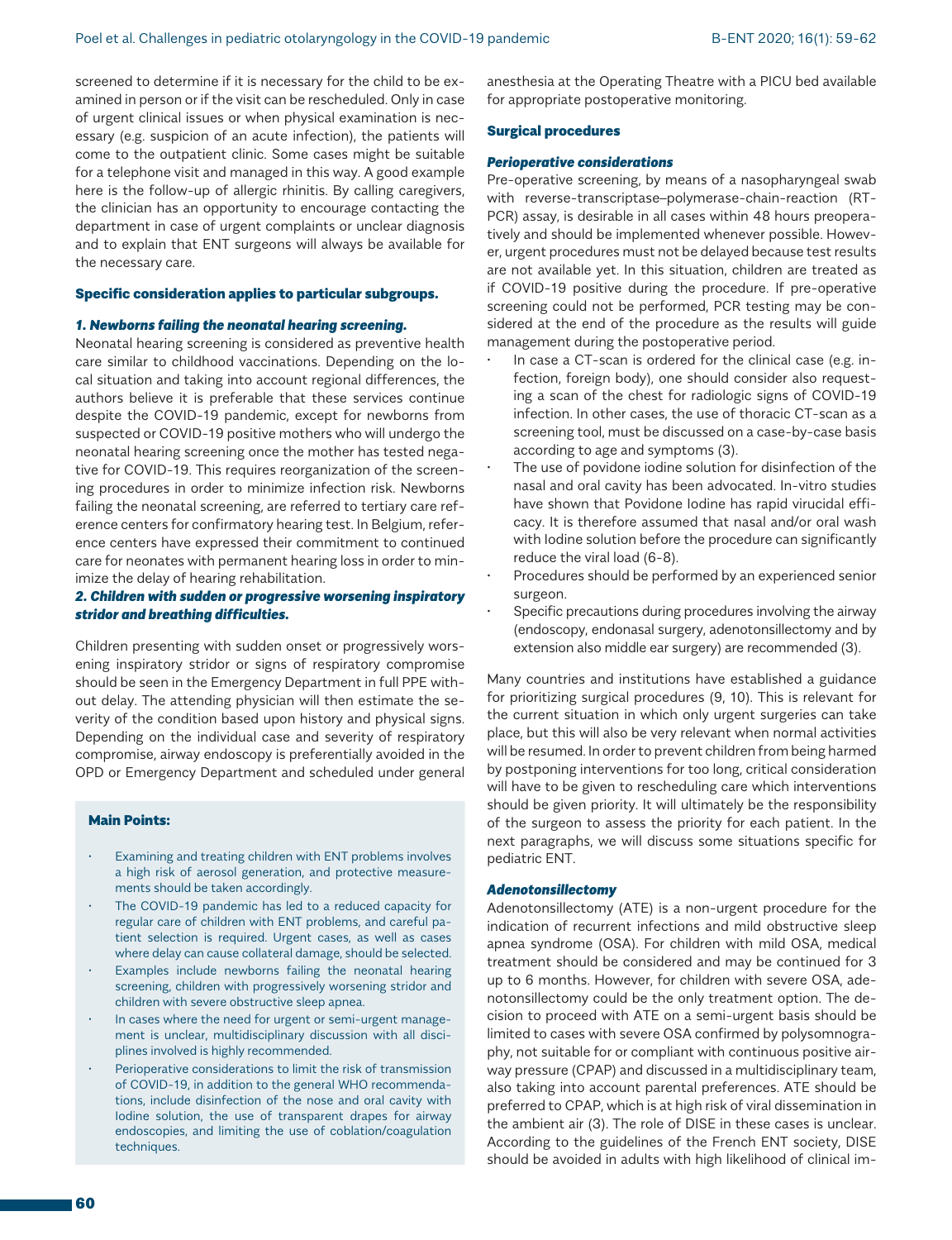provement after tonsillectomy (11). Children with severe OSA are at increased risk for respiratory compromise following adenotonsillectomy, this may prolong the hospital stay or require more closed monitoring in the postoperative period. In addition, asymptomatic patients may become symptomatic after general anesthesia.

The risk of aerosolization may differ between different methods to perform tonsillectomy (e.g. cold steel and ties technique or coagulation/coblation techniques and tonsillotomy versus tonsillectomy). At the time of writing and in the absence of data on this subject, no particular technique is to be preferred but it should be clear that coagulation, coblation and also radiofrequency techniques might cause more aerosol compared to cold steal only techniques (3).

## *Tympanic ventilation tubes*

Placement of ventilation tubes is considered as a non-urgent procedure. When daily practice can gradually be resumed, children at risk should be prioritized when procedures are rescheduled. For example, children with serous otitis media and single-sided deafness or children with developmental delay. Also, it should be considered to see all children planned for placement of ventilation tubes for a visit at the Outpatients' clinic before rescheduling, because the glue-ears might have resolved spontaneously with time (spring season and less exposure because of school and day-care closures).

#### *Cochlear implantation*

Cochlear implantation for children with bilateral pre-lingual severe to profound sensorineural hearing loss, may be considered as time sensitive care. Whenever possible, delays in implantation should not exceed 12 weeks and children should continue receiving their first implant before the age of 1 year whenever possible. Bilaterally deaf children due to bacterial meningitis must be implanted without delay.

## *Children with retraction pockets and (suspected) cholesteatoma*

Indications should be discussed on a case-by-case basis depending on the extension and risks of complications, such as labyrinthine fistula, meningeal herniation or facial paralysis.

#### *Endonasal surgery*

Indications should be limited to life threatening conditions such as bilateral choanal atresia, taking into account the high risk of dissemination of viral particles during the procedure.

#### *Airway endoscopy*

In children with acute or progressive worsening inspiratory stridor, extubation failure, an airway endoscopy could be mandatory for diagnosis and further management. In these scenarios, the indication and timing of an airway endoscopy should be discussed within a multidisciplinary airway team. Guidelines are available from different societies regarding optimal personal protection in the OR during airway procedures, and also for cases with suspicion of foreign body aspiration (12). For airway endoscopies, the use of transparent drapes has been advised by many societies in order to minimize aerosols in the operation room (13).

#### *Tracheostomy*

In general, in the current COVID-19 era, elective tracheostomy should be deferred. Indications should be restricted to cases with no other therapeutic solution considering the high risk of dissemination of viral particles during the procedure and during the postoperative care and tracheostomy tube changes. It will be necessary as time moves on and we enter the intermediate phase of this pandemic to consider elective tracheostomies in children. This should be a multidisciplinary decision and the child should be COVID-19 tested pre-operatively. Consideration should not only be given to the surgery but also to the post-operative care and management (13, 14, 15).

#### *Future perspectives*

Since the COVID-19 pandemic, a tremendous change in our approach to management of pediatric ENT cases took place, both in the outpatient department and in the OR. Many of the precautions implemented will remain necessary for the coming months up to the moment that a very sensitive screening and/or vaccine becomes available. This will require again a large amount of flexibility, losing "old principles" and exploring new opportunities to create a safe and patient-friendly environment that enables high quality care for children with ENT problems.

## *Updates*

Regular updates of scientific information and guidelines regarding the management of pediatric ENT case may be found at: https://www.espo.eu.com

## Conclusion

In conclusion, adjusting the ''normal'' clinical practice to the COVID-19 pandemic situation requires an enormous flexibility from the team. The local situations and worldwide insights change rapidly, and we will have to adapt our practice according to these evolving situations. We must ensure that children, for whom the coronavirus itself does not appear to be a major hazard, will not suffer collateral damage from delaying care. Since we also see that caregivers avoid the hospital in fear for the virus, it is our job to convince them to keep visiting the clinic if necessary. As a transitional solution, tele- and video conferencing could help to keep in touch with our patients and their parents. In cases where the need for urgent or semi-urgent management is unclear, multidisciplinary discussion with all disciplines involved is highly recommended. When preparing "exit" strategies, the safety-first principle will remain key both for clinicians and their patients/caregivers.

Peer-review: Externally peer-reviewed.

Author Contributions: Concept - O.M.V., A.B.; Design - O.M.V., A.B.; Supervision – A.B.; Resources – N.V.D.P. and A.B.; Materials – N.V.D.P. and A.B.; Data Collection and/or Processing – N.V.D.P. and A.B.; Analysis and/or Interpretation – N.V.D.P., A.L.M., N.L., J.R., O.M.V., A.B.; Literature Search – N.V.D.P. and A.B.; Writing Manuscript – N.V.D.P. and A.B.; Critical Review – N.V.D.P., A.L.M., N.L., J.R., O.M.V., A.B.

Financial Disclosure: The authors declared that this study has received no financial support.